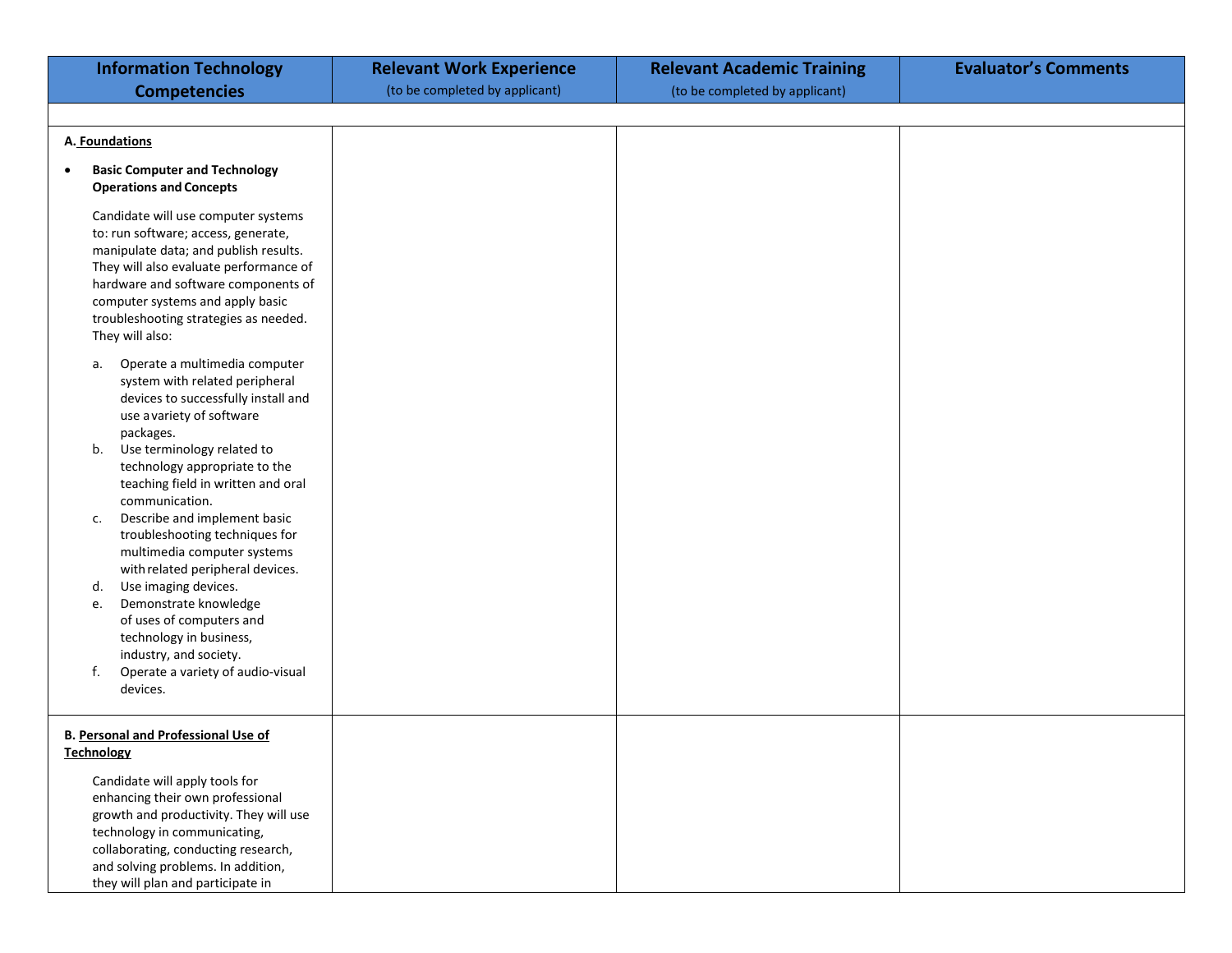|                                      | activities that encourage lifelong     |  |  |
|--------------------------------------|----------------------------------------|--|--|
| learning and will promote equitable, |                                        |  |  |
|                                      | ethical, and legal use of computer and |  |  |
|                                      | technology resources.                  |  |  |
|                                      | a. Use                                 |  |  |
|                                      | productivity                           |  |  |
|                                      | tools for word                         |  |  |
|                                      | processing,                            |  |  |
|                                      | database                               |  |  |
|                                      | management,                            |  |  |
|                                      | and                                    |  |  |
|                                      | spreadsheet                            |  |  |
|                                      | applications.                          |  |  |
|                                      | b. Apply productivity tools for        |  |  |
|                                      | creating a multimedia                  |  |  |
|                                      | presentation.                          |  |  |
| C.                                   | Use computer-based                     |  |  |
|                                      | technologies, including                |  |  |
|                                      | telecommunications, to access          |  |  |
|                                      | information and enhance                |  |  |
|                                      | personal and professional              |  |  |
|                                      | productivity.                          |  |  |
| d.                                   | Use computers to support               |  |  |
|                                      | problem solving, data                  |  |  |
|                                      | collection, information                |  |  |
|                                      | management, communications,            |  |  |
|                                      | presentations, and decision-           |  |  |
|                                      | making.                                |  |  |
| e.                                   | Demonstrate awareness of               |  |  |
|                                      | resources for adaptive                 |  |  |
|                                      | assistive devices and software         |  |  |
|                                      | for students with special              |  |  |
|                                      | needs.                                 |  |  |
| f.                                   | Demonstrate awareness of               |  |  |
|                                      | resources for culturally and           |  |  |
|                                      | linguistically diverse students.       |  |  |
| g.                                   | Demonstrate knowledge of               |  |  |
|                                      | equity, ethics, and legal and          |  |  |
|                                      | human issues concerning use of         |  |  |
|                                      | computers and technology.              |  |  |
| h.                                   | Demonstrate awareness of               |  |  |
|                                      | computer and related technology        |  |  |
|                                      | resources for facilitating lifelong    |  |  |
|                                      | learning and emerging roles of         |  |  |
|                                      | the learner and the educator.          |  |  |
| i.                                   | Demonstrate awareness of               |  |  |
|                                      | broadcast instruction,                 |  |  |
|                                      | audio/video conferencing,              |  |  |
|                                      | and other distant learning             |  |  |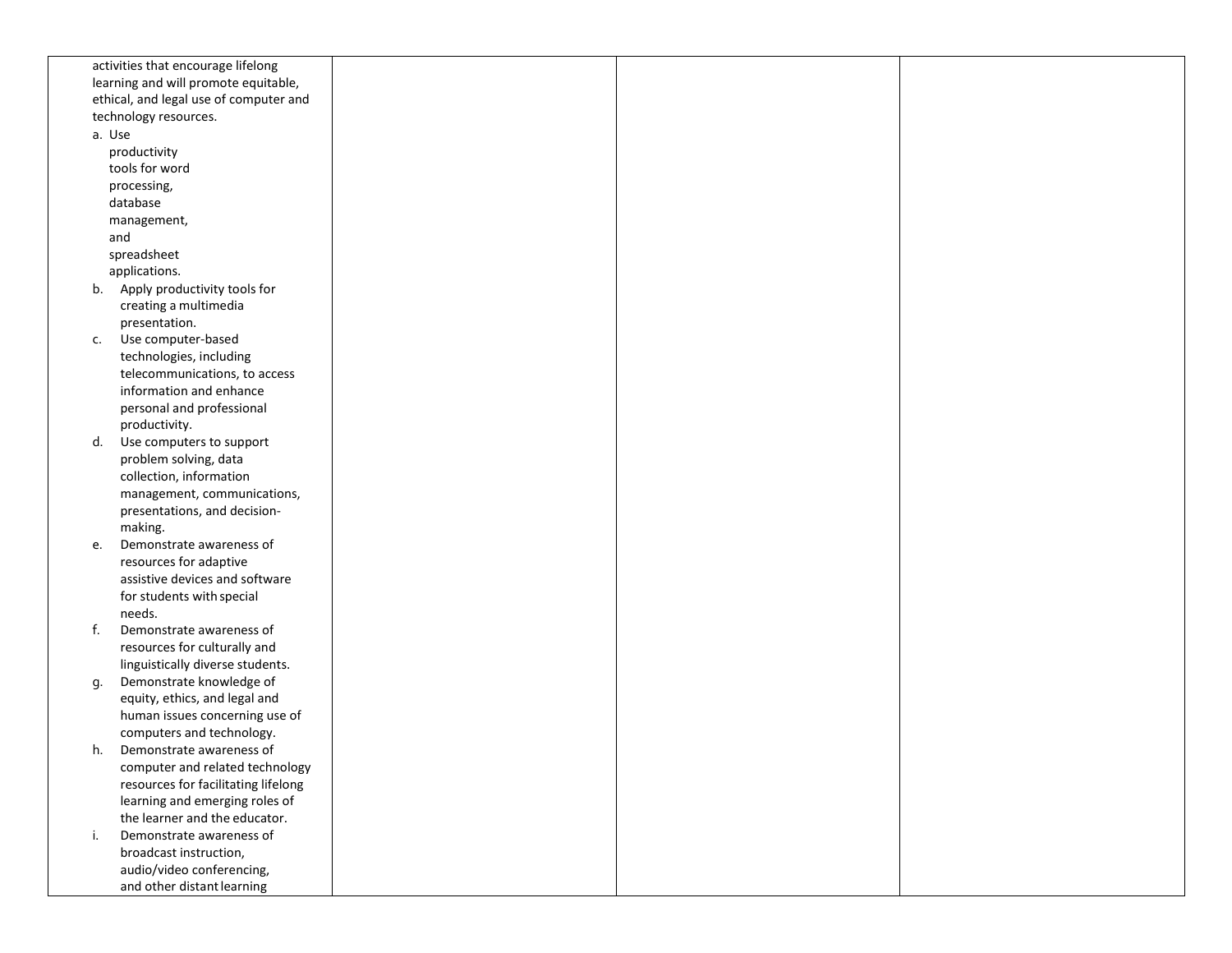| applications.                                                                                                                                                                                                                                                                                                                                                                                                                                                                                                                                                                                                                                                                                    |  |  |
|--------------------------------------------------------------------------------------------------------------------------------------------------------------------------------------------------------------------------------------------------------------------------------------------------------------------------------------------------------------------------------------------------------------------------------------------------------------------------------------------------------------------------------------------------------------------------------------------------------------------------------------------------------------------------------------------------|--|--|
| <b>Application of Technology to Support</b><br>C.<br><b>Teaching &amp; Learning</b><br>Candidate will apply computer and related<br>technologies to support teaching and<br>learning in their grade level and subject<br>areas. They will integrate a variety of<br>software applications and learning tools in<br>the teaching and learning process. Lessons<br>developed must reflect effective grouping<br>and assessment strategies for diverse<br>populations.                                                                                                                                                                                                                              |  |  |
| Explore, evaluate, and use<br>а.<br>technology resources,<br>including applications, tools,<br>educational software, and<br>assorted documentation.<br>Describe best practice and<br>b.<br>appropriate assessment as<br>related to the use of<br>technology resources in the<br>curriculum.<br>Design, implement, and assess<br>c.<br>learning activities that integrate<br>technology for a variety of<br>grouping strategies for diverse<br>populations.<br>Design learning activities that<br>d.<br>foster equitable, ethical, and legal<br>use of technology by students.<br>Practice responsible, ethical, and<br>e.<br>legal use of technology,<br>information, and software<br>resources. |  |  |
| <b>Research and Theories</b><br>D.<br>Candidate will identify and apply<br>educational and technology- related<br>research, the psychology of learning,<br>and instructional design principles in<br>guiding the use of computers and<br>technology in education.<br>a. Summarize knowledge of best<br>practice and trends related to                                                                                                                                                                                                                                                                                                                                                            |  |  |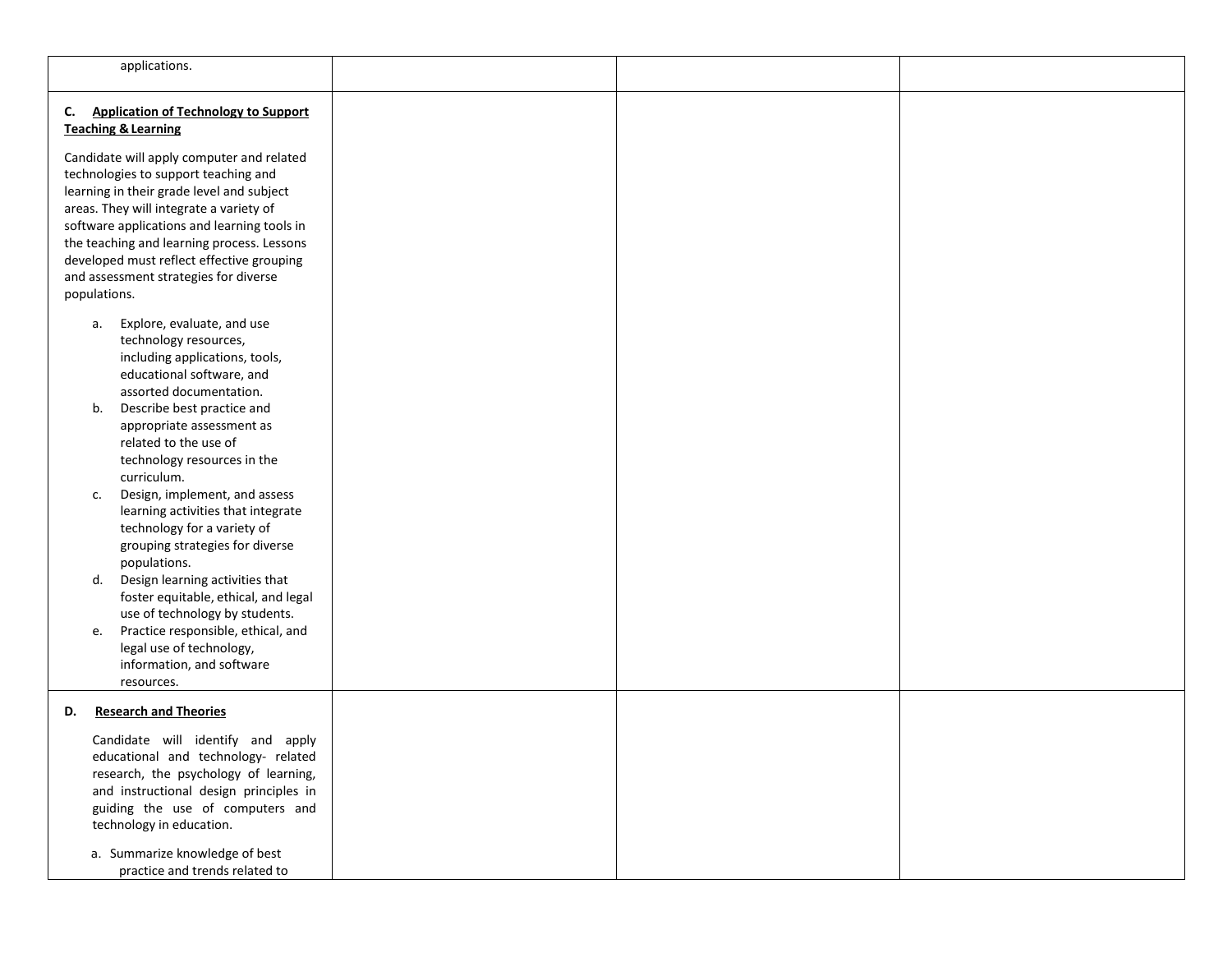|    | the use of technology to support<br>teaching & learning.<br>b. Apply theories of learning, teaching, |  |  |
|----|------------------------------------------------------------------------------------------------------|--|--|
|    | & instructional design and their                                                                     |  |  |
|    | relationship to the use of                                                                           |  |  |
|    | technology to support teaching and                                                                   |  |  |
|    | learning.                                                                                            |  |  |
|    | c. Identify human and equity issues                                                                  |  |  |
|    | concerning the use of computers                                                                      |  |  |
|    | and related technologies in                                                                          |  |  |
|    | education.                                                                                           |  |  |
|    |                                                                                                      |  |  |
| Е. | <b>Facilities and Resource Management</b>                                                            |  |  |
|    | Candidate will be able to                                                                            |  |  |
|    | demonstrate knowledge of issues                                                                      |  |  |
|    | related to facilities and resources                                                                  |  |  |
|    | planning and management.                                                                             |  |  |
| а. | Facilitate and use budget                                                                            |  |  |
|    | planning and management                                                                              |  |  |
|    | procedures related to educational                                                                    |  |  |
|    | computing technology, facilities,                                                                    |  |  |
|    | and resources.                                                                                       |  |  |
| b. | Plan, develop, implement, and                                                                        |  |  |
|    | evaluate strategies and                                                                              |  |  |
|    | procedures for resource                                                                              |  |  |
|    | acquisition and management of                                                                        |  |  |
|    | technology-based systems,                                                                            |  |  |
|    | including hardware and                                                                               |  |  |
|    | software.                                                                                            |  |  |
| c. | Identify,<br>describe,<br>and                                                                        |  |  |
|    | analyze procedures related                                                                           |  |  |
|    | to basic trouble shooting,                                                                           |  |  |
|    | maintenance,<br>preventive                                                                           |  |  |
|    | and procurement of system-                                                                           |  |  |
|    | wide maintenance services.                                                                           |  |  |
| d. | Describe and maintain current                                                                        |  |  |
|    | information involving facilities                                                                     |  |  |
|    | planning issues related to                                                                           |  |  |
|    | computers and related                                                                                |  |  |
|    | technologies.                                                                                        |  |  |
| e. | Demonstrate knowledge of issues                                                                      |  |  |
|    | related to design and                                                                                |  |  |
|    | development policies and                                                                             |  |  |
|    | procedures concerning staffing,                                                                      |  |  |
|    | scheduling, and security for                                                                         |  |  |
|    | managing technology in a variety                                                                     |  |  |
|    | of instructional and                                                                                 |  |  |
|    | administrative settings.                                                                             |  |  |
|    |                                                                                                      |  |  |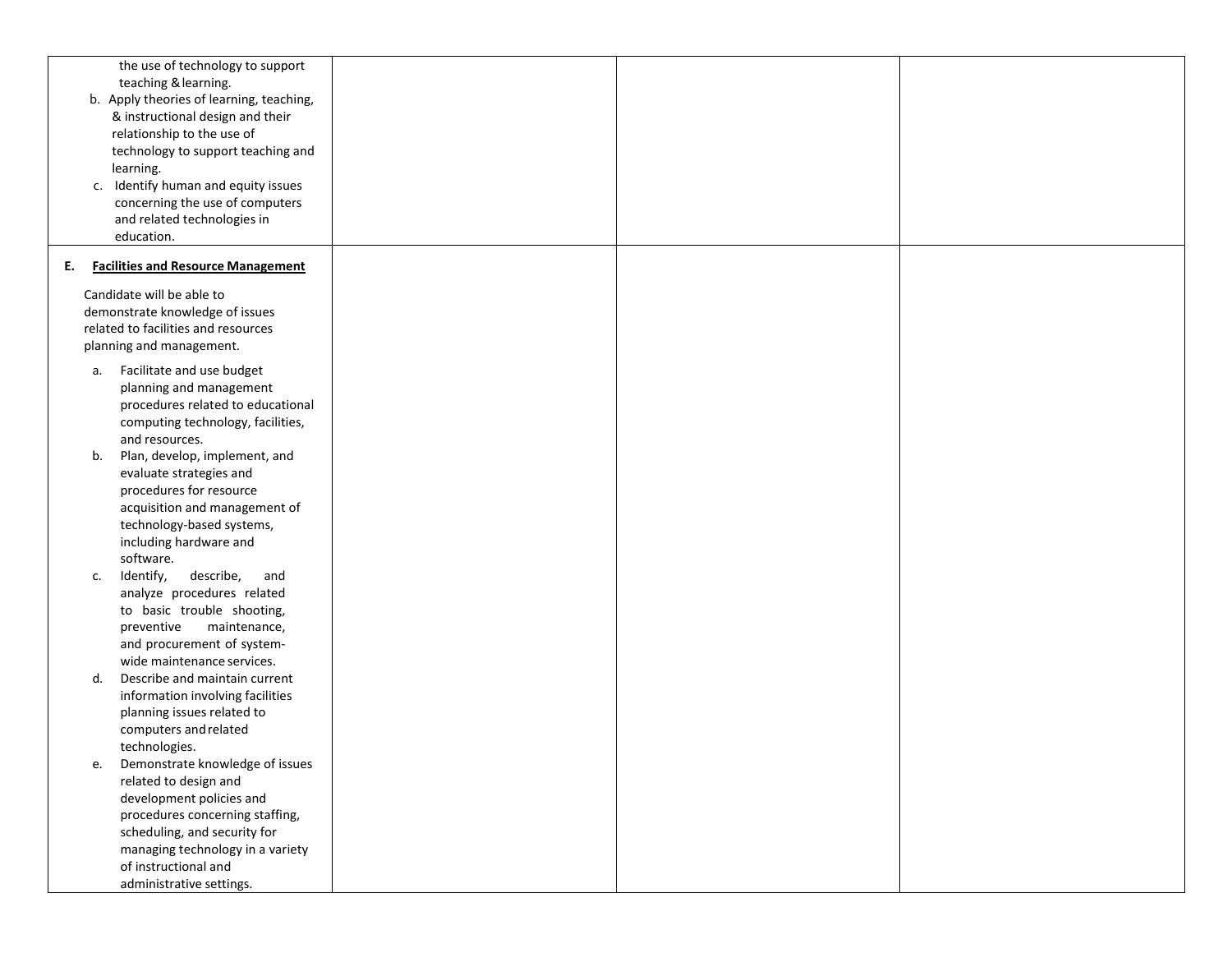| f. | Evaluate school and technology<br>plans and recommend |  |  |
|----|-------------------------------------------------------|--|--|
|    | improvements.                                         |  |  |
|    | Collaborate and build alliances                       |  |  |
| g. | and partnerships involving                            |  |  |
|    | educational technology                                |  |  |
|    | initiatives.                                          |  |  |
|    |                                                       |  |  |
| h. | Use evaluation findings to                            |  |  |
|    | recommend modifications in                            |  |  |
|    | technology implementations.                           |  |  |
|    | F. Operating Systems                                  |  |  |
|    | Candidate will be able to plan, install,              |  |  |
|    | customize, and configure the                          |  |  |
|    | operating systems of computers and                    |  |  |
|    | computer networks in school                           |  |  |
|    | settings.                                             |  |  |
|    |                                                       |  |  |
| а. | Identify and describe operating                       |  |  |
|    | systems associated with                               |  |  |
|    | computing platforms.                                  |  |  |
| b. | Use and manipulate                                    |  |  |
|    | software to effectively                               |  |  |
|    | manage communication                                  |  |  |
|    | networks.                                             |  |  |
| c. | Evaluate, troubleshoot, and                           |  |  |
|    | maintain operating systems in a                       |  |  |
|    | variety of learning environments                      |  |  |
|    | and administrative offices.                           |  |  |
|    | G. Software/Hardware Design, Selection,               |  |  |
|    | <b>Installation, and Maintenance</b>                  |  |  |
|    | Candidate will be able to identify and                |  |  |
|    | implement software/ hardware                          |  |  |
|    | solutions for a variety of learning                   |  |  |
|    | environments and administrative                       |  |  |
|    | environments.                                         |  |  |
|    |                                                       |  |  |
| a. | Research and recommend                                |  |  |
|    | purchasing strategies and                             |  |  |
|    | procedures for administrative                         |  |  |
|    | and instructional software and                        |  |  |
|    | hardware.                                             |  |  |
| b. | Research & recommend                                  |  |  |
|    | technology maintenance                                |  |  |
|    | agreements.                                           |  |  |
| c. | Provide technical evaluation                          |  |  |
|    | criteria for software and                             |  |  |
|    | hardware and identify                                 |  |  |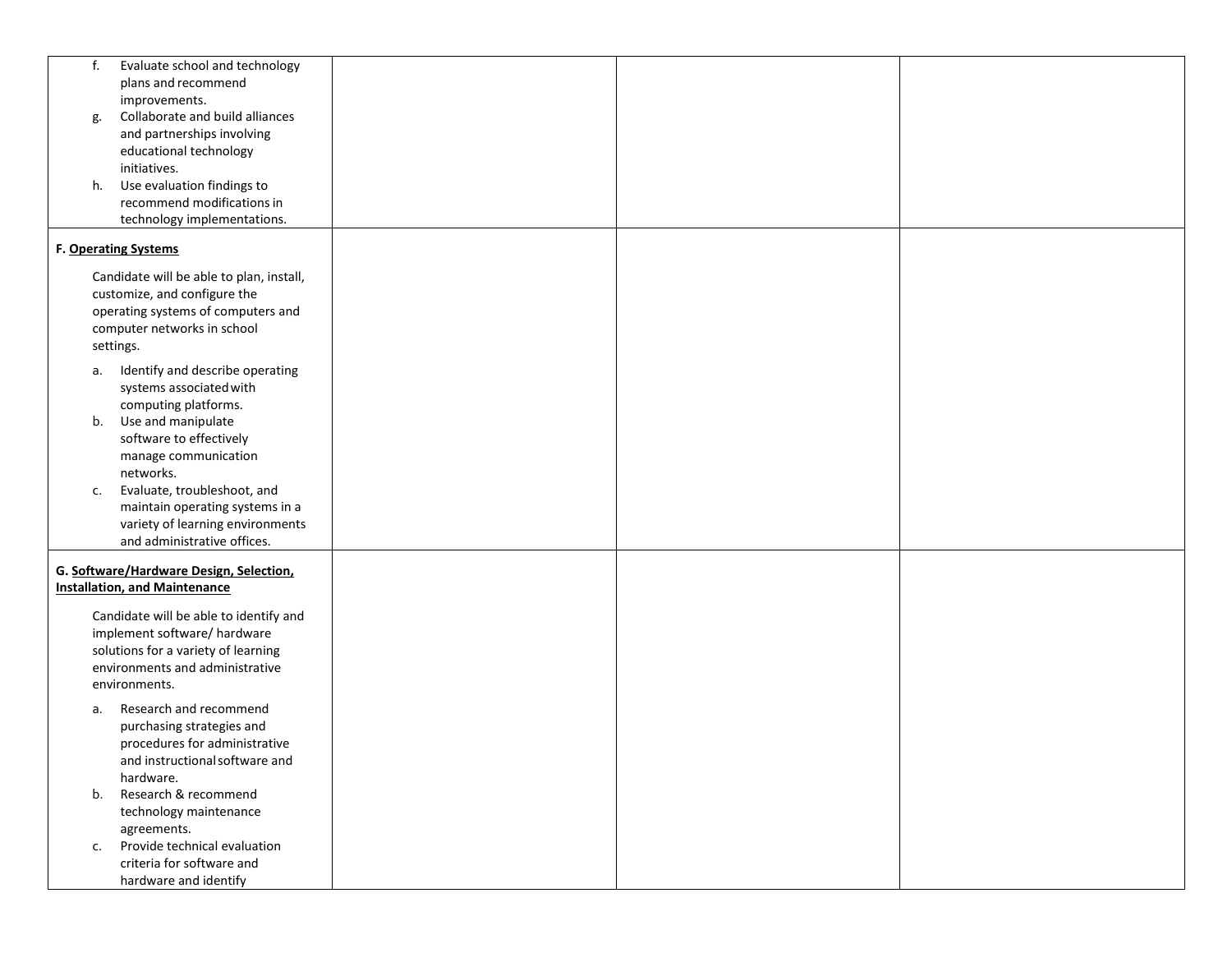|                                | reliable sources.                         |  |  |
|--------------------------------|-------------------------------------------|--|--|
| d.                             | Install, maintain, inventory, and         |  |  |
|                                | manage software.                          |  |  |
| е.                             | Research and recommend                    |  |  |
|                                | ethical and legal procedures              |  |  |
|                                | for maintaining software.                 |  |  |
| f.                             | Provide technical evaluation              |  |  |
|                                | criteria for adaptive assistive           |  |  |
|                                | hardware and software for special         |  |  |
|                                |                                           |  |  |
|                                | needs population.                         |  |  |
| g.                             | Facilitate instructional design           |  |  |
|                                | principles to develop, implement,         |  |  |
|                                | and test interactive multimedia           |  |  |
|                                | instructional products using              |  |  |
|                                | authoring environments.                   |  |  |
|                                | H. Information Access and Delivery        |  |  |
|                                |                                           |  |  |
|                                | Candidate will be able to implement       |  |  |
|                                | information access and delivery           |  |  |
|                                | resources in a variety of learning        |  |  |
|                                | environments.                             |  |  |
|                                |                                           |  |  |
| a.                             | Demonstrate knowledge of                  |  |  |
|                                | information access and                    |  |  |
|                                | telecommunications tools                  |  |  |
|                                |                                           |  |  |
|                                | to support learning.                      |  |  |
| b.                             | Implement distance-learning               |  |  |
|                                | delivery systems.                         |  |  |
| c.                             | Assist in professional development.       |  |  |
| d.                             | Install, configure, and                   |  |  |
|                                | maintain devices to store                 |  |  |
|                                | and retrieve information.                 |  |  |
| e.                             | Describe issues related to                |  |  |
|                                | selecting, installing, and                |  |  |
|                                | maintaining                               |  |  |
|                                | communication networks.                   |  |  |
| f.                             | Evaluate school and                       |  |  |
|                                | district technology plans                 |  |  |
|                                | and recommend                             |  |  |
|                                | improvements.                             |  |  |
|                                |                                           |  |  |
|                                |                                           |  |  |
|                                | . Professional Development and Technology |  |  |
| Leadership                     |                                           |  |  |
|                                |                                           |  |  |
|                                | 1. Candidate will demonstrate             |  |  |
| knowledge of issues and models |                                           |  |  |
| related to staff development.  |                                           |  |  |
| a. Plan and design staff       |                                           |  |  |